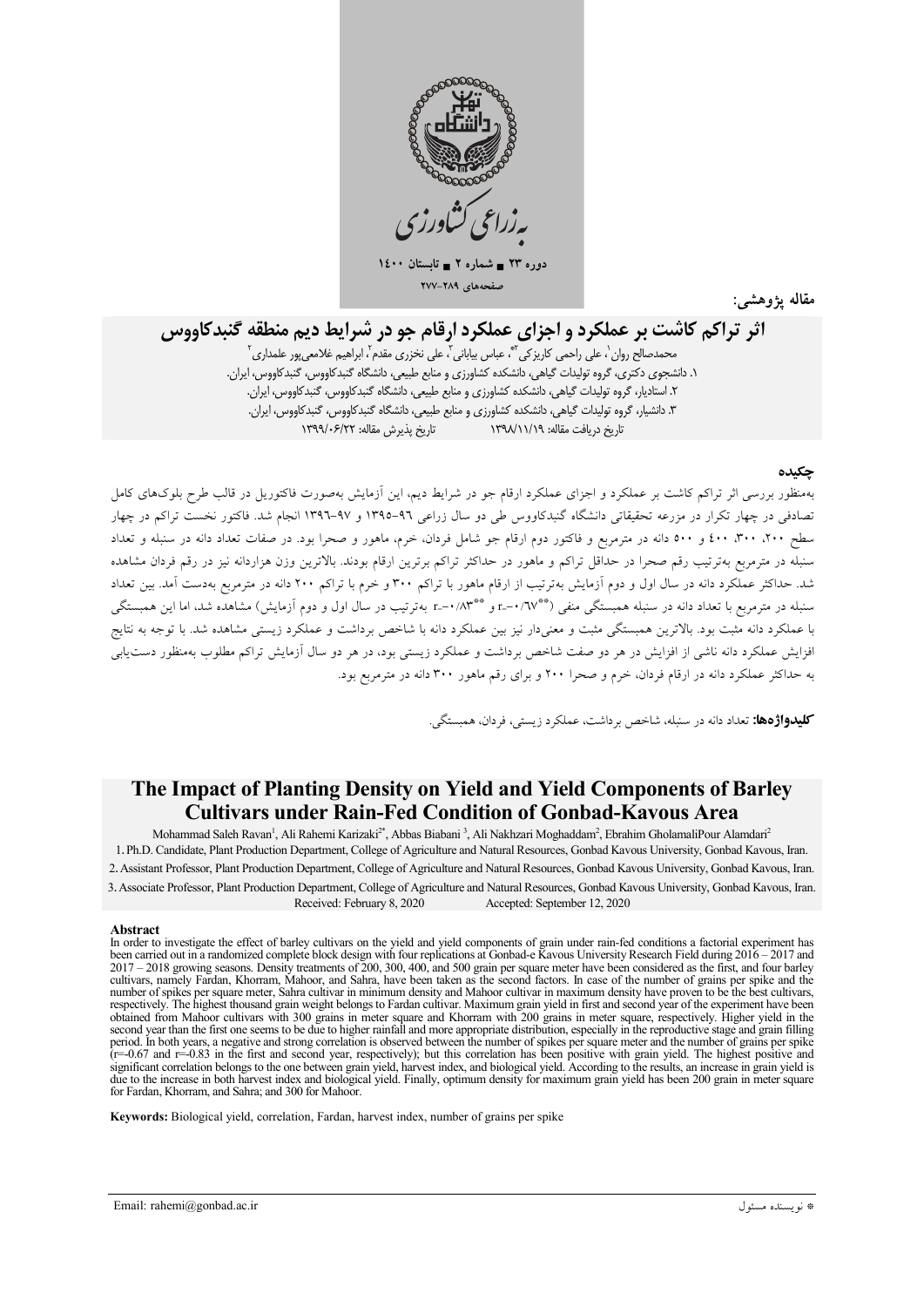١. مقدمه

جو یکی از غلات مهم ایران و جهان است. این گیاه دامنه سازگاری وسیع تری نسبت به گندم دارد ( , ,Zhang et al 2008) و در نقاط مختلف جهان با شرایط محیطی مختلف رشد میکند (Kalaji et al., 2011). سطح زیر کشت جو در دنیا و ایران بهترتیب ٤٧ و ١/٦ میلیون هکتار و تولید آن ١٤٧/٤(و ٣/١ ميليون تن در سال ٢٠١٧ بود، بهطورىكه در حال حاضر از لحاظ سطح کشت و تولید در جهان در رتبه چهارم پس از ذرت، برنج و گندم قرار دارد (FAO, 2018).

تعیین تراکم مناسب نقش بهسزایی در افزایش عملکرد و ارزش اقتصادی محصول دارد. در گیاه جو جهت دستیابی به محصول بیشتر، علاوه بر رقم مناسب و سازگار با محیط، واکنش و نیازهای جانبی گیاه از جمله تعداد بوته در واحد سطح بسیار مهم هستند ( Ahmadi et al., 2012). علاوه بر این، در توصیههای مربوط به تراکم بایستی شرایط ویژه آبوهوایی هر منطقه را مدنظر قرار Aghaalikhani et ) اجتناب نمود ( Aghaalikhani et al., 2011). تراكم بهينه كاشت كليد دستLيابي به حداكثر عملكرد مىباشد (Hiltbrunner *et al.,* 2007). پژوهش گران زیادی گزارش کردند که ارقام مختلف جو در صفات ارتفاع بوته، طول سنبله، وزن هزاردانه، تعداد دانه در سنبله، تعداد پنجه، عملکرد دانه، عملکرد زیستی و شاخص برداشت با یکدیگر تفاوت معنیداری دارند .(Ebadi et al., 2011; Hossein Panahi et al., 2011)

Aktash (2017) نیز در مطالعات خود روی جو نتیجه گرفت که عملکرد دانه جو بسته به ژنوتیپ و شرایط (2011) Sabetghadam et al. محيطى متفاوت مى باشد. گزارش کردند که با افزایش تراکم در جو، عملکرد دانه نیز افزایش یافت، بهطوریکه بیشترین عملکرد در تراکمهای ۳۰۰ و ٤٠٠ بوته در مترمربع بهدست آمد، اما در تراكمهاى ٥٠٠ بوته در مترمربع بهدلیل ورس زیاد و کاهش شدید

وزن هزاردانه عملکرد دانه و شاخص برداشت کاهش یافت. .Farnia et al (2012) در بررسی اثر چهار تراکم ۳۰۰، ۳۵۰، ٤٠٠ و ٤٥٠ بوته در مترمربع بر عملكرد علوفه در جو بهاره، بیشترین عملکرد را از ۳۵۰ بوته در مترمربع، بهدلیل توزیع بهتر روی زمین و جذب حداکثر نور خورشید نسبت به تراکم بیش تر بهدست آوردند. Moshfeghi et al. (2015) در مقایسه هشت رقم قدیمی و جدید جو دریافتند که ارقام جدید در صفات تعداد پنجه، تعداد سنبله، طول سنبله، تعداد دانه در سنبله و وزن هزاردانه بهتر عمل میکنند. در پژوهشی دیگر که در پنج تراکم ۱۰۰، ۲۰۰، ۳۰۰، ٤٠٠ و ٥٠٠ دانه در مترمربع روي جو انجام شد، گزارش کردند که با افزایش تراکم (به غیر از تراکم ٤٠٠ دانه در واحد سطح) عملکرد زیستی و تعداد سنبله در واحد سطح افزایش یافت، اما طول سنبله کاهش یافت .(Ahmadi et al., 2012)

با توجه به اهمیت تراکم مطلوب در بهزراعی جو و لزوم رعایت آن جهت رسیدن به حداکثر تولید و نیز بررسی امکان کاهش مقداری از هزینههای کاشت، این پژوهش با هدف بررسی پاسخ عملکرد و اجزای عملکرد ارقام جو به تراکمهای مختلف و تعیین تراکم مناسب برای هر یک از ارقام مورد مطالعه، به اجرا در آمد.

#### ۲. مواد و روشها

این پژوهش طی دو سال زراعی ۹٦-١٣٩٥ و ۹۷-١٣٩٦ در مزرعه تحقیقاتی دانشگاه گنبدکاووس با مشخصات جغرافیایی ٥٥ درجه و ١٢ دقیقه طول شرقی و ٣٧ درجه و ١٦ دقيقه عرض شمالي به اجرا در آمد. آزمايش بهصورت فاکتوریل در قالب طرح بلوکهای کامل تصادفی در چهار تکرار تحت شرایط دیم و عدم محدودیت عناصر غذایی و کنترل آفات، بیماریها و علفهای هرز به اجرا درآمد. عامل رقم در چهار سطح

بەزراعى كشاورزى

دوره ۲۳ = شماره ۲ = تابستان ۱٤۰۰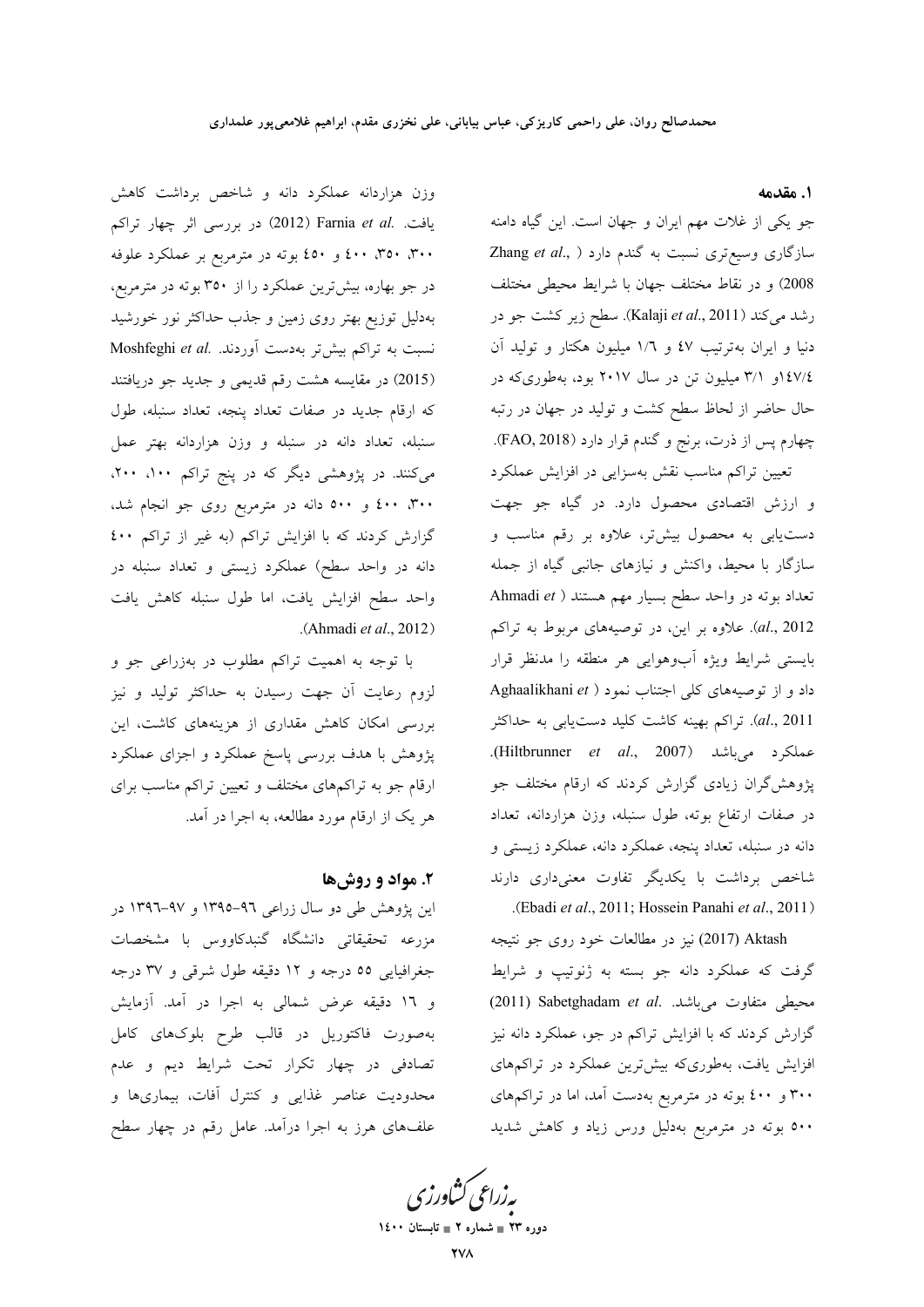شامل ارقام فردان، خرم، ماهور و صحرا و عامل تراکم در چهار سطح ۲۰۰، ۳۰۰، ٤۰۰ و ۵۰۰ دانه در مترمربع مورد ارزیابی قرار گرفتند. صفات موردبررسی شامل تعداد سنبله در مترمربع، تعداد دانه در سنبله، وزن هزاردانه، عملكرد دانه، عملكرد زيستي، شاخص برداشت بودند.

مزرعه مورد نظر در آبانماه پاییز هر سال با زدن شخم و دیسک آماده شد. مصرف کودهای شیمیایی براساس نتايج آزمون خاک (جدول ۱) شامل ۵۰ کيلوگرم فسفراز منبع سوپرفسفات تریپل و ۷۵ کیلوگرم ازته از منبع اوره بود. قبل از انجام آخرین دیسک، تمامی کود فسفاته و یک سوم کود اوره بهصورت پایه و مابقی کود اوره بهصورت تقسیط در دو مرحله پنجهزنی و ساقهروی توسط کارگر و بهصورت دستپاش به خاک اضافه شدند. هر کرت آزمایشی در هشت خط کشت به طول چهار متر و به فاصله رديف ۲۰ سانتي متر توسط كارگر ماهر و بهصورت دستی کشت شد. فاصله بین تکرارها یک متر و فاصله بین کرتها ٦٠ سانتيءمتر در نظر گرفته شد. بذور از مرکز تحقیقات، آموزش و منابع طبیعی کشاورزی استان گلستان تهیه شدند. در هر دو سال کنترل علفهایهرز بهصورت شیمیایی با علف کشهای آکسیال (Pinoxaden) و لینتور (Triasulforon+Dicamba) بهترتيب با دزهاى ١/٣ ليتر و 170 گرم در هکتار در مرحله پنجهزنی (Zadoks =21) جو انجام شد. جهت کنترل بیماریهای لکه قهوهای و نواری جو از سم رورال تی اس ( -Iprodione Carbendazim) به نسبت دو در هزار در دو مرحله ظهور گره دوم در ساقه (Zadoks =32) و آبستنی ( Zadoks 45=) اقدام شد. برای مبارزه با لارو لما نیز، از حشرهکش

استامی پراید (Mospilan) با دز ۳۰۰ گرم در هکتار در مرحله سنبلهدهی (Zadoks =55) استفاده گردید ( Zadoks et al., 1974). آزمایش در شرایط دیم انجام شد.

برای تعیین تعداد سنبله در مترمربع و تعداد دانه در سنبله در مرحله رسیدگی فیزیولوژیک تعداد ۱۰ بوته بهصورت تصادفی از خط سوم کاشت در هر کرت انتخاب و اندازهگیری بر روی این ۱۰ بوته انجام شد. برای تعیین عملکرد دانه و عملکرد زیستی نیز بوتهها در سطحی معادل دو مترمربع از هر کرت در مرحله رسیدگی برداشت، با داس کفبر شدند و پس از توزین، عملکرد زیستی بهدست آمد. سیس دانهها از سنبلهها جدا و وزن دانهها ( با رطوبت ۱۲ درصد) بهعنوان عملکرد دانه منظور شد (Etesami *et al.*, 2015). وزن هزاردانه با شمارش هزاردانه از عملکرد دانه در هر کرت و توزین آن با ترازوی دقیق (۰/۰۰۱ گرم) بهدست آمد. شاخص برداشت نیز از تقسیم عملکرد دانه به عملکرد زیستی محاسبه شد.

برای اندازهگیری تراکم بوته در مترمربع، شمارش بوتهها بهصورت غیر تخریبی در ردیف های کاشت دو و هفت هر کرت به طول یک متر (جمعاً دو متر) در دو مرحله بعد از سبزشدن کامل و استقرار بوتهها و شمارش نهایی در مرحله ساقهروی انجام شد، که به عنوان تراکم منظور گرديد (Reynolds et al., 2001). اطلاعات بهدستآمده با استفاده از نرمافزار SAS (نسخه ٩/٤) تجزيه و تحليل شدند (Soltani *et al.*, 2015). مقايسه میانگینها با آزمون LSD در سطح پنج درصد و رسم نمودارها با استفاده از نرمافزار EXCEL نسخه ۲۰۱۰ انجام شد.

جدول ١. مشخصات فيزيكي و شيميايي خاك محل اجراي آزمايش (عمق ٣٠-٠ سانتي متر)

| شہ∵<br>$(\%)$ | سيلب<br>$(\%)$ | رسر<br>$(\%)$ | پتاسیم<br>(ppm)   | فسفر ,<br>(ppm) | (ppm) | (ppm) | ازت کل آمونیم نیترات<br>(%) | هدايت الكتريكي<br>$(ds m^{-1})$ | سيديته | موادخشي شونده<br>(0/0) | كربن آلي<br>(%) |
|---------------|----------------|---------------|-------------------|-----------------|-------|-------|-----------------------------|---------------------------------|--------|------------------------|-----------------|
|               | $\vee$         | ۱۸            | $\Lambda \cdot V$ | 9/7             | ۱٥    |       |                             | ، ۹٤                            | V/0    | 970                    | ۱٬۲۹            |

<mark>یه زراعی کشاورز</mark> بی

دوره ۲۳ ∎ شماره ۲ ∎ تاب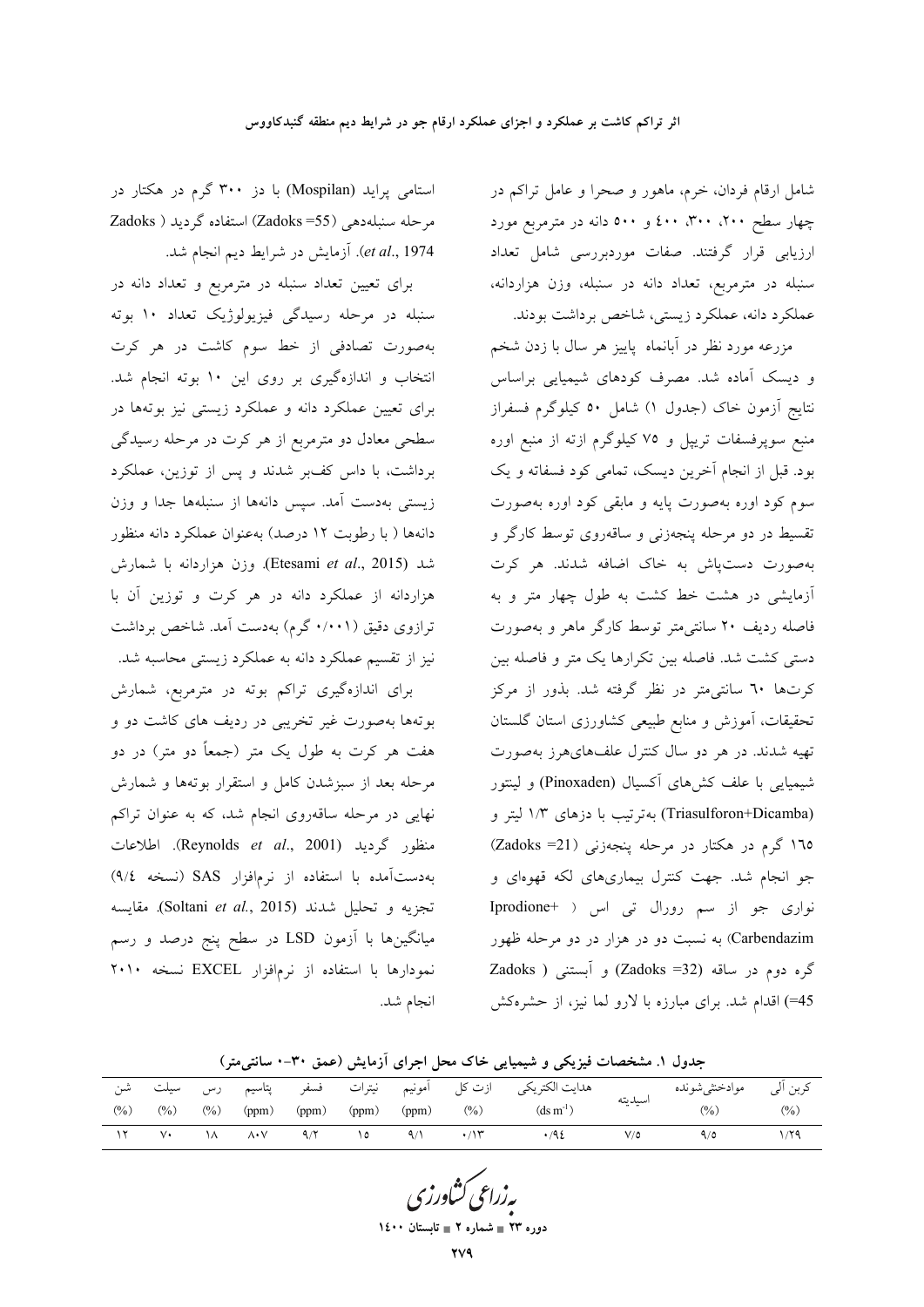#### محمدصالح روان. علي راحمي كاريزكي، عباس بياباني، علي نخزري مقدم، ابراهيم غلامعي پور علمداري

قبل از انجام هر گونه تجزیه و تحلیل، بهدلیل این که طرح تجزيه مركب است، آزمون يكنواختي واريانسها انجام شد و مشاهده شد که واریانس خطا بین دو سال مختلف یکسان نيست، لذا هر سال جداگانه تجزيه و تحليل شد.

# 3. نتايج و بحث

۳. ۱. شرایط آبوهوایی

مقایسه دادههای هواشناسی دورههای آزمایش<sub>ی</sub> و بلندمدت ده ساله نشان داد، که دمای حداقل با میانگین ٥/٧ و ٧ درجه سانتی گراد بهترتیب برای دورههای آزمایشی ۹۲–۹۵ و ۹۷– ۹٦ بود، که در سال اول آزمایش کمتر و در سال دوم کمی بیش تر از آمار بلندمدت ده ساله (٦/٩ درجه سانتی گراد) بود. میانگین دمای حداکثر نیز در دورههای آزمایشی ۹٦–۹۵ و ۹۷–۹۲ بهترتیب ۱۸/٤ و ۱۹ درجه سانتی گراد بود که در هر دو سال آزمایش بیش تر از میانگین آمار بلندمدت ده ساله (۱۷/۹ درجه سانتیگراد) بودند. میزان بارندگی طی دورههای آزمایشی ۹۲–۹۵ و ۹۷–۹۲ بهترتیب ۲۳۸/۸ و ۲۷۱/۵ میلی متر بود که نشاندهنده بیشتر بودن میزان بارندگی در سال دوم آزمایش نسبت به سال اول آزمایش بود، همچنین میزان بارندگی در هر دو سال آزمایش بسیار کم تر از آمار بلندمدت ده ساله (٣٤٧/٦ ميلي متر) بود (جدول ٢).

توزیع و پراکنش بارندگی نیز در ماههای مختلف در هر دو سال آزمایش با یکدیگر تفاوت داشتند، بهطوریکه پراکنش آن در مراحل آبستنی (Zadoks =41) و دوره پرشدن دانه (Zadoks =71-86) در سال دوم آزمایش بهتر از سال اول بود (جدول ٤)، لذا تيمارهاي آزمايش از شرایط رطوبتی مناسبتری برای پرکردن دانه و افزایش عملکرد در سال دوم برخوردار بودند. تأثیر شرایط آبوهوایی و بارندگی بر جذب عناصر غذایی توسط گیاهان در سال@ای مختلف متفاوت است. این تأثیر که از طریق رابطه آب، خاک و گیاه اعمال میشود، میتواند از مهم ترین عوامل مؤثر در جذب عناصر غذایی و افزایش عملكرد دانه باشد (Kafi et al., 2000).

#### 3. ٢. تعداد سنبله در مترمربع

نتایج تجزیه واریانس در هر دو سال آزمایش نشان داد که صفت تعداد سنبله در مترمربع تحت تأثير اثرات ساده رقم و تراکم و نیز برهمکنش تراکم در رقم قرار گرفت (جدول ۳). در برشدهی اثرات متقابل سطوح رقم در سطوح تراکم نیز این صفت در تمامی تراکمهای موردمطالعه اختلافات معنی داری را در هر دو سال آزمایش نشان داد (جدول ٤).

جدول ۲. اطلاعات هواشناسی محل اجرای آزمایش در دو سال زراعی ۹۲-۹۰ و ۹۷-۹۲ و بلندت مدت ۱۰ ساله ۹۵-۸۵

|           | مجموع بارندگی (mm)                |                               |                               | میانگین دمای حداکثر (°C) |                    | میانگین دمای حداقل (°C) |                                       |                         |          |
|-----------|-----------------------------------|-------------------------------|-------------------------------|--------------------------|--------------------|-------------------------|---------------------------------------|-------------------------|----------|
| ىلند مدت  | دوره آزمایش                       |                               | دوره آزمایش<br>ىلند مدت       |                          |                    | ىلند مدت                |                                       | دوره أزمايش             | ماه      |
| $90 - A0$ | $9V - 97$                         | $97 - 90$                     | $90 - A0$                     | $9V - 97$                | $97 - 90$          | $90 - A0$               | $9V - 97$                             | $97 - 90$               |          |
| OY/Y      | 11/7                              | ٣٢                            | $\sqrt{\circ}$                | 10/2                     | 10/2               | 7/7                     | $\mathbf{r}/\mathbf{r}$               | $\mathbf{r}/\mathbf{r}$ | اذر      |
| 07/9      | $70/\Lambda$                      | ٩                             | 17/A                          | $\mathcal{U}$            | $12^{\prime}$      | $\mathsf{r}/\mathsf{r}$ | 2/0                                   | $Y/\Omega$              | دی       |
| 0V/T      | $\mathsf{r}\mathsf{r}/\mathsf{q}$ | 92/7                          | ۱۳                            | ۱۸                       | 11/7               | $\mathbf{r}/\mathbf{r}$ | V/T                                   | $1/\lambda$             | بهمن     |
| VT/T      | $V/\Lambda/\Lambda$               | T0/7                          | ١٤                            | 12/1                     | $\Lambda/\Lambda$  | 0/7                     | 2/7                                   | 2/V                     | اسفند    |
| 7.7       | 21/2                              | $\Upsilon V/\Upsilon$         | $Y \setminus 0$               | ۲۲                       | $Y \setminus 0$    | ٩                       | 9/7                                   | $\wedge$                | فروردين  |
| EV/Y      | $2 \cdot 12$                      | $\mathbf{r} \cdot \mathbf{r}$ | $\mathbf{r} \cdot \mathbf{r}$ | $\Upsilon V/\mathcal{O}$ | $Y\Lambda/\Lambda$ | $\frac{1}{\gamma}$      | $\langle \uparrow \uparrow / \rangle$ | ١٤                      | ارديبهشت |

اقتباس از سازمان هواشناسی استان گلستان– گنید کاووس، سال۹۵، ۹٦ و ۱۳۹۷.

دوره ۲۳ = شماره ۲ = تابستان ۱٤۰۰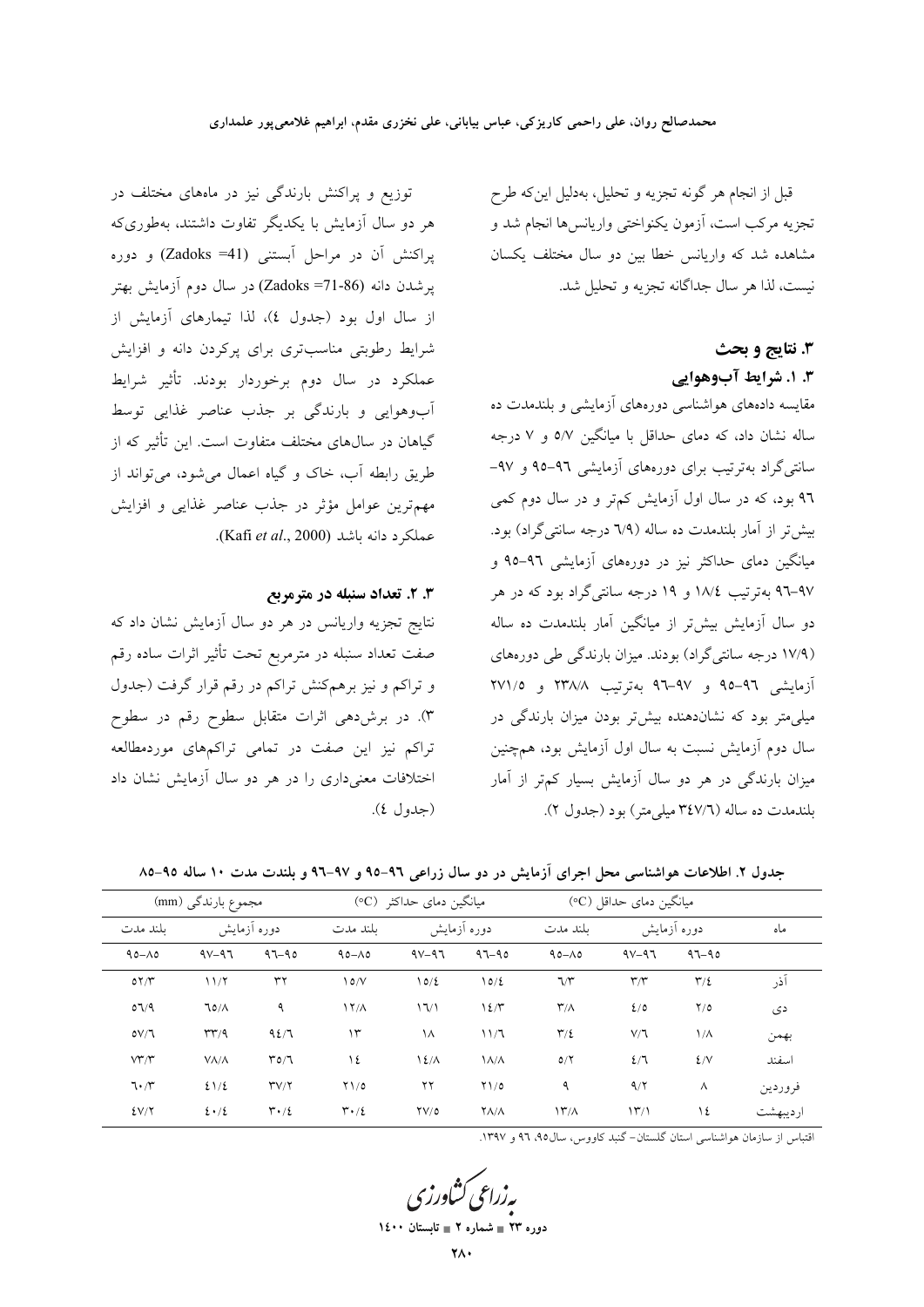|                                                |                                       | df                                                                               | منابع                                          |                                                               |                                                                             |              |              |                          |
|------------------------------------------------|---------------------------------------|----------------------------------------------------------------------------------|------------------------------------------------|---------------------------------------------------------------|-----------------------------------------------------------------------------|--------------|--------------|--------------------------|
| H                                              | BY                                    | GY                                                                               | <b>TWG</b>                                     | <b>NGS</b>                                                    | NSm <sup>2</sup>                                                            |              | تغيير        |                          |
| $\cdot/\lambda \xi$ ns                         | $29\lambda\lambda\cdot/\xi\Lambda$ ns | $7797/\text{Ans}$                                                                | $11/9$ Tns                                     | $\mathbf{Y}/\cdot\mathbf{Y}$ ns                               | $\frac{1}{\sqrt{2}}$                                                        | ٣            | بلوك         |                          |
| 12.7%                                          | $Y\xi\rightarrow$ ons                 | $rr \epsilon r o / \epsilon \epsilon$                                            | $2\lambda2/\Upsilon2$                          | 11A/V                                                         | $\uparrow\cdot$ ) $\uparrow\downarrow\downarrow\vee/\uparrow^{\ast\ast}$    | ٣            | تراكم (D)    |                          |
| $1\Lambda$ 0/ $\mathcal{E}\Upsilon^{\ast\ast}$ | 297A9/97ns                            | 21707/01                                                                         | $VV1/00$ <sup>**</sup>                         | $1119/91***$                                                  | 1.1121.75                                                                   | $\mathsf{r}$ | رقم (C)      | سال زراعي<br>$1490 - 97$ |
| $E\$                                           | $\{\cdot\}_{\lambda\cdot/\Lambda}$ ns | 7.100/T                                                                          | $\circ\cdot\sqrt{\varepsilon\vee}^{\ast\circ}$ | $\sqrt{6}/2\text{Ans}$                                        | $Y990.0/T^{**}$                                                             | ٩            | $D \times C$ |                          |
| $Y_0 \cdot / Y_1$                              | $Y0\Lambda0YV/\Sigma$                 | 77.7.77                                                                          | $Y\S 9/22$                                     | 90/77                                                         | $Y \cdot 1 Y Y Y' Y' Y'$                                                    | ٤٥           | خطا          |                          |
| $V/\Upsilon$                                   | $\Lambda$ /۲V                         | $\langle \cdot / \Lambda \rangle$                                                | V/YY                                           | V/YV                                                          | 11/12                                                                       |              | <b>CV</b>    |                          |
|                                                |                                       |                                                                                  |                                                |                                                               |                                                                             |              |              |                          |
| $\mathbf{r}$                                   | $\S$ Yor $\frac{1}{\sqrt{1}}$         | $\wedge\mathbf{r}\wedge\cdot/\mathbf{\mathcal{E}}\mathbf{r}\mathbf{n}\mathbf{s}$ | $\Upsilon$ \/ $\circ$ ns                       | 19/17ns                                                       | $VT\Lambda T\Lambda/T$                                                      | ٣            | بلوک         |                          |
| 771/9E                                         | 19222V/A0                             | $90\AA$ $97$                                                                     | $\Lambda$ 0/ $\Lambda$ ٤ $*$                   | $01/VV^{\# \#}$                                               | $\lambda Y \xi \setminus \cdot / V \xi^*$                                   | ٣            | (D)تراكم     |                          |
| $\mathsf{r}\mathsf{q}/\mathsf{A}\mathsf{yns}$  | $0Y \cdot 7Y1/T0$                     | $\Lambda$ ۳٦٢٩/٦٧ <sup>**</sup>                                                  | 007/100                                        | $\mathbf{Y} \setminus \mathbf{Y} \setminus \mathbf{Y}^{\ast}$ | $Y\Upsilon\wedge\Upsilon\epsilon\epsilon\circ\wedge\epsilon^{**}$           | $\mathsf{r}$ | (C) رقم      | سال زراعى                |
| 179/T7                                         | $09V$ $V^*$ $0/V$ $V^*$               | 11.721/110                                                                       | $\lambda/\tau$ ins                             | $2\frac{1}{\sqrt{2}}$                                         | $\forall \xi \setminus \text{Y} \text{Y} \text{Y} / \text{Y} \text{o}^{**}$ | ٩            | $D \times C$ | $1497 - 91$              |
| TOE/9E                                         | $001 \cdot 10/\xi$                    | $991 \cdot 109$                                                                  | EAY/Y                                          | 171/9                                                         | TVV201/11                                                                   | ٤٥           | خطا          |                          |
| V/V                                            | $\Lambda/\Im$                         | $11/\Lambda$                                                                     | $\Lambda/V$ ٤                                  | 9/12                                                          | 10/99                                                                       | ۰            | <b>CV</b>    |                          |

جدول ۳. تجزیه واریانس عملکرد و اجزای عملکرد در دو سال زراعی ۹۲-۱۳۹۵ و ۹۷-۱۳۹۲

\*\*، \* و ms. معنىدار در سطح احتمال يک و ٥ درصد و نبود وجود اختلاف معنىدار.

INSm<sup>2</sup>، تعداد سنبله در مترمربع؛ NGS، تعداد دانه در سنبله؛ TWG، وزن هزاردانه (گرم)؛ GY، عملکرد دانه (گرم در مترمربع)؛ BY، عملکرد زیستی (گرم در مترمربع)؛ HI، شاخص برداشت (درصد).

|                                                         |                      | سال زراعی ۹۷–۱۳۹۲                         |                      |                        |                              |                                                                                          |                                                                          |                                            |
|---------------------------------------------------------|----------------------|-------------------------------------------|----------------------|------------------------|------------------------------|------------------------------------------------------------------------------------------|--------------------------------------------------------------------------|--------------------------------------------|
| HI                                                      | BY                   | GY                                        | NSm <sup>2</sup>     | HI                     | GY                           | TWG                                                                                      | NSm <sup>2</sup>                                                         | تراکم df                                   |
| $\Upsilon\Upsilon/\Upsilon$ ns                          | ۲٦٠٦٤١ <sup>**</sup> | $EV1Y9^{***}$                             | $07010 \cdot 100$    | $0/\lambda\text{Y}$ ns | $\Upsilon \Upsilon \Upsilon$ | $1VY/\cdot \Lambda^{\ast \ast}$ $\mathcal{E} \Upsilon \Upsilon \Upsilon \Upsilon^{\ast}$ |                                                                          | $Y \cdot Y$                                |
| $\mathsf{r}\mathsf{q}/\mathsf{v}\mathsf{q}_{\text{ns}}$ | $2570.9***$          | 09275                                     | 700770 <sup>**</sup> | n sV/A9                |                              | $11272^*$ $TV7/T7^{**}$                                                                  | 71027V**                                                                 | $r \rightarrow r \rightarrow$              |
| 11.7V                                                   | $Y \cdot VV91^*$     | $\circ$ r $\wedge \circ$ r $^{\ast \ast}$ | $AVE1EY^{\# \#}$     | <b>Y7Y/A0</b>          | $250^{\circ}$                | 170/9                                                                                    | $\mathsf{r}\mathsf{q}\mathsf{r}\mathsf{p}\mathsf{r}\mathsf{r}\mathsf{v}$ | $\mathbf{r} = \mathbf{s} \cdot \mathbf{r}$ |
| $\frac{77}{\pi s}$                                      | $YYYY'Y^*$           | <b>MAIL</b>                               | 4rovri               | $TOE/TE^{\# \#}$       | $27V10^{***}$                | 777''/9                                                                                  | 79.77.                                                                   | $\circ \cdot \cdot$                        |

جدول٤. برشدهی اثر متقابل: مجموع مربعات سطوح تراکم در دو سال زراعی ٩٦-١٣٩٥ و ٩٧-١٣٩٦.

\*\*، \* و ms. معنىدار در سطح احتمال يک و ٥ درصد و نبود وجود اختلاف معنىدار.

<sup>.</sup>MSm تعداد سنبله در مترمربع؛ NGS، تعداد دانه در سنبله؛ TWG، وزن هزاردانه (گرم)؛ GY، عملکرد دانه (گرم در مترمربع)؛ BY، عملکرد زیستی (گرم در مترمربع)؛ HI، شاخص برداشت (درصد).

و ارقام فردان و ماهور نیز در تمامی سطوح تراکم، اختلاف معنیداری را نشان ندادند. در سال دوم آزمایش نیز ارقام ماهور و صحرا با ۱۰۲۳/۲۵، ۲۹۰/۷۵ سنبله در مترمربع بهترتیب در تراکم ۵۰۰ و ٤٠٠ دانه در مترمربع

نتایج مقایسه میانگین سطوح رقم در سطوح تراکم در سال اول آزمایش، بیشترین و کمترین تعداد سنبله در مترمربع با ٩٨٩/٢٥، ٤١٢/٦٢ سنبله بهترتيب از ارقام ماهور و صحراً با تراکم ٥٠٠ و ٢٠٠ دانه در مترمربع بهدست آمد

ېه زراعی کشاورزی

دوره ۲۳ ∎ شماره ۲ ∎ تاب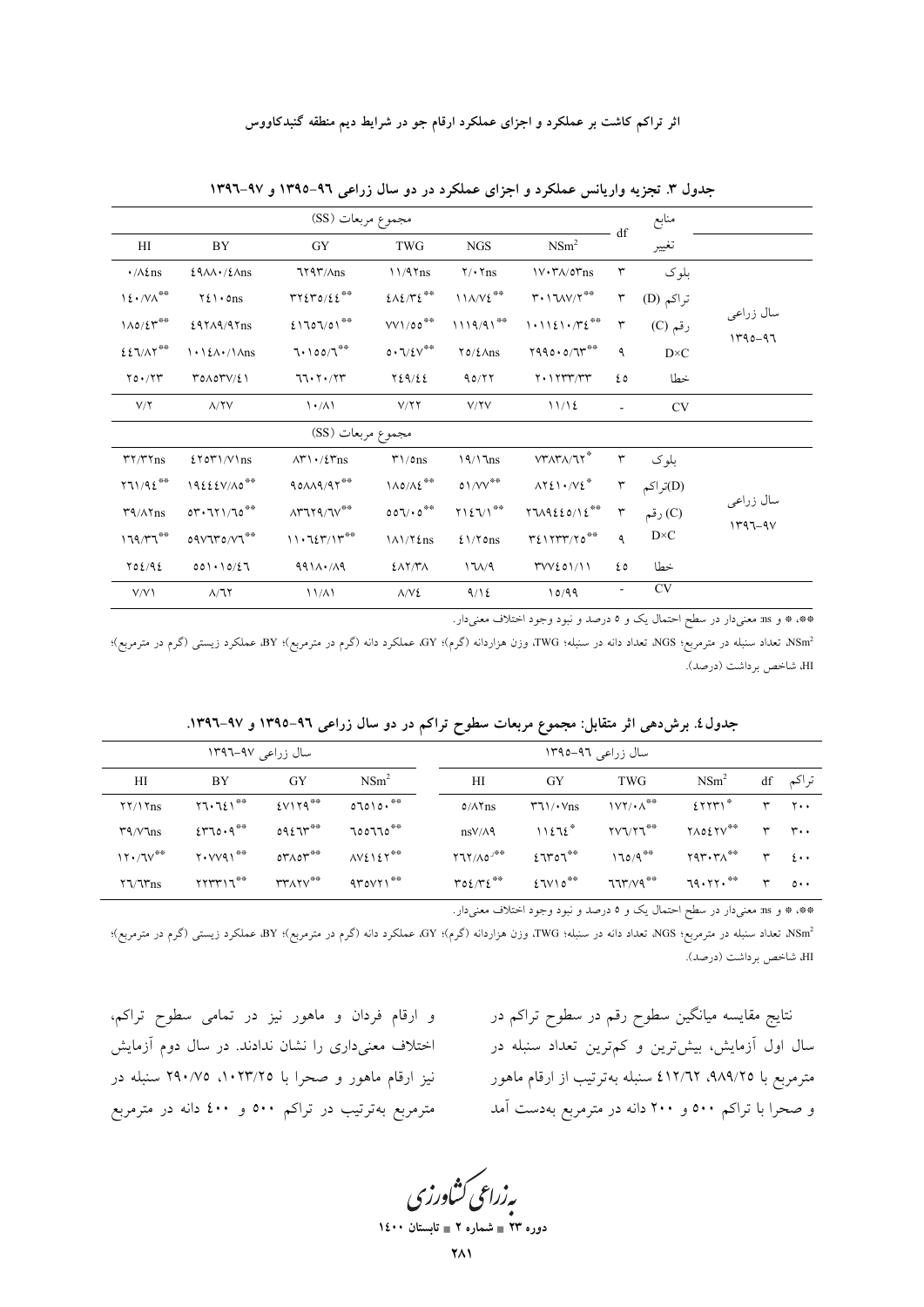بیشتررین و کم ترین تعداد سنبله در مترمربع را نشان دادند، درحالیکه رقم صحرا برای این صفت در تمامی سطوح تراکم اختلاف معنیداری را نشان نداد. رقم خرم و فردان نیز در هر سال آزمایش رفتارهای متفاوتی را در تراكمهاي مورد مطالعه داشتند (جدول ٥).

.2006) Peltonen- Sainio et al برتأثيريذيري اجزاي عملکرد و رابطه آنها با تغییر شرایط محیطی، رقم و گونه تأكيد نمودهاند. در اين مطالعه بيشترين تعداد سنبله در مترمربع از بالاترين تراكم بهدست آمد (جدول ٥). يافتههاى Nazari & Nabati (2008) در خصوص تأثير تراكم با نتايج این پژوهش مطابقت دارد، بهطوریکه آنان نیز بیشترین تعداد سنبله را از بیشترین تراکم مورد بررسی خود (٤٠٠ دانه در مترمربع) بهدست آوردند. در این مطالعه بهطورکلبی ارقام دو ردیفه نسبت به رقم شش ردیفه از توان پنجهزنی بیش تری برخوردار بودند و در بین ارقام دو ردیفه نیز رقم ماهور با میانگین دو ساله ۸۳۲/۲۱ سنبله بیشترین تعداد سنبله در مترمربع را داشت. در حالیکه این تعداد برای رقم شش رديفه صحرا ٤٢٢/٧٩ سنبله در مترمربع بود (جدول ٥). بسیاری از پژوهش گران اظهار داشتند که جوهای شش ردیفه نسبت به جوهای دو ردیفه توان پنجهزنی کمتری دارند (Nourmohammadietal., 2010) وبه همين دليل از منابع بهطور كارآمدترى استفاده نموده، ثبات عملكرد بيش ترى دارند (Aghaalikhaniet al., 2011).

در هر دو سال آزمایش بین صفات تعداد سنبله در مترمربعو تعداد دانه در سنبله همبستگی منفی (\*\*10\*۰- و (جدول ٦). بهنظر می رسد علت چنین رابطهای خاصیت جبرانی بین اجزای عملکرد در غلات باشد که با افزایش تعداد سنبله در مترمربع، رقابت بین بوتههای مجاور قبل از تشکیل سلولهای مولد گل برای جذب مواد فتوسنتزی افزايش يافته و باعث كاهش قابل ملاحظه در تعداد سنبله

و در نهایت تعداد دانه در آنها شده است ( Noworolnik, 2010). وجود همبستگي منفي و معنيدار بين تعداد سنبله در مترمربع و تعداد دانه در سنبله در جو توسط Etesami et al., ) نیژوهش گران زیادی گزارش شده است .(2015; Youssef et al., 2019

#### ۳.۳. تعداد دانه در سنبله

صفت تعداد دانه در سنبله در هر دو سال آزمایش تنها تحت تأثیر اثرات ساده تراکم و رقم در سطح یک درصد قرار گرفت (جدول ٤). مقايسه ميانگين اثرات رقم و تراکم روی این صفت در سال اول آزمایش، اختلاف معنیدار را بین تمامی ارقام موردمطالعه نشان داد، بهطوریکه رقم صحرا و ماهور بهطور میانگین با ۲۷/۰٤ و ۱٦/٢٨ دانه بهترتيب بيشترين و كمترين تعداد دانه در سنبله را به خود اختصاص دادند (شکل ۱- الف)، همچنین با افزایش تراکم، تعداد دانه در سنبله کاهش یافت، بهطوریکه بیشترین و کم ترین تعداد دانه در سنبله با میانگین ۲۲/۰۸ و ۱۸/۲۷ دانه بهترتیب از تراکمهای ۲۰۰ و ۵۰۰ دانه در مترمربع بهدست آمد (شکل ۱– ب). بررسی مقایسه میانگین اثرات رقم و تراکم روی این صفت در سال دوم آزمایش نیز نشان داد که با افزایش تراکم از تعداد دانه در سنبله کاسته شد. مقایسه میانگین اثرات رقم روی این صفت نیز همانند سال اول آزمایش بود، بهطوریکه بین کلیه تیمارهای رقم اختلاف معنیدار وجود داشت. بیشترین و کم ترین تعداد دانه در سنبله بهطور میانگین با ۳۰/۲۸ و ۱٤/۲۹ دانه مشابه سال اول آزمایش بهترتیب از ارقام صحرا و ماهور بهدست آمد (شکل ۱– ج). بیش ترین و کم ترین تعداد دانه در سنبله نیز با میانگین ۲۲/۳۳ و ۲۰/۱۵ دانه، مشابه سال اول آزمایش بهترتیب از تراکم ۲۰۰ و ۵۰۰ دانه در مترمربع بهدست آمد (شکل ۱– د).

بەزراعى ڭشاورز

دوره ۲۳ = شماره ۲ = تابستان ۱٤۰۰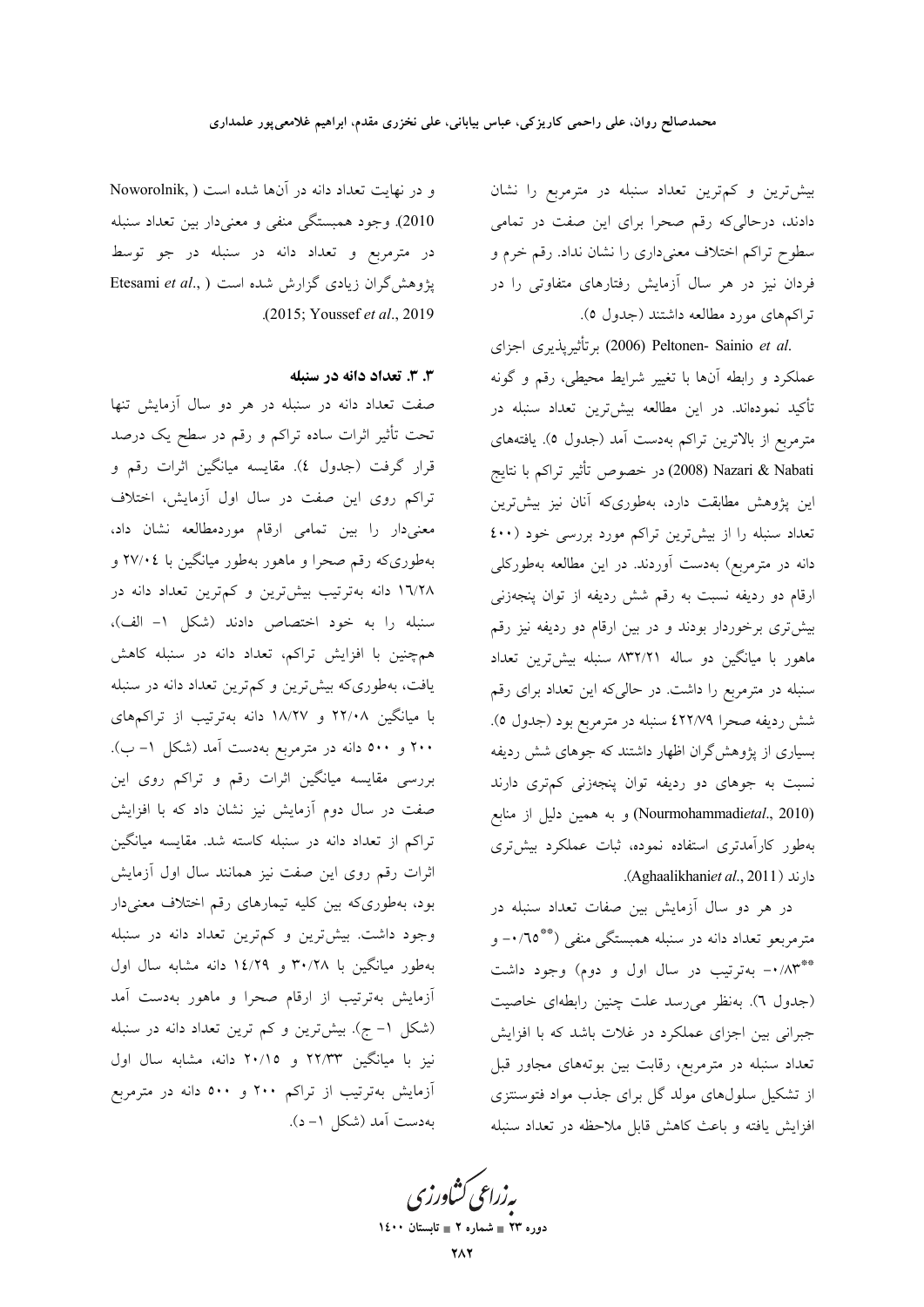٣. ٤. وزن هزاردانه

نتایج تجزیه واریانس در سال اول آزمایش نشان داد که وزن هزاردانه تحت تأثیر اثرات ساده تراکم و رقم و نیز برهمکنش تراکم در رقم در سطح یک درصد قرار گرفت (جدول ٣). برشدهی اثرات متقابل سطوح رقم در تراکم نیز نشان داد که بین کلیه سطوح تراکم تفاوت معنیداری وجود دارد (جدول ٤). نتايج مقايسه ميانگين ارقام نيز وجود اختلاف معنىدار بين ارقام را در كليه تراكمهاى موردمطالعه نشان داد. بیشترین و کمترین وزن هزاردانه بهترتیب در رقم فردان با ۳۹/۰۸ گرم از تراکم ۲۰۰ دانه در مترمربع و رقم خرم با ۲۰/٦۷ گرم از تراکم ۵۰۰ دانه در مترمربع بهدست آمد (جدول ٥). این کاهش وزن هزاردانه در رقم خرم میتواند به سبب خوابیدگی زیاد این رقم در مقایسه با سایر ارقام در این تراکم، طی دوره پرشدن دانه باشد که سبب کاهش انتقال مجدد مواد ذخیرهای از ساقه به دانه شده است (نتایج اندازهگیری خوابيدگي نيامده است).

این نتایج با یافتههای Bavar (2008) که اظهار داشت با افزایش در تراکم کاشت، تعداد سنبله در مترمربع افزایش اما تعداد دانه در سنبله و وزن هزاردانه کاهش مییابد، کاملاً همخوانی داشت. .Ahmadi et al (2012) نیز گزارش کردند که با افزایش تراکم بوته، رقابت بین بوتهای بر سر استفاده از منابع محیطی شامل آب، مواد غذایی و نور افزایش می یابد در نتیجه سهم هر بوته از این منابع و امکان تولید مواد فتوسنتزی و تشکیل دانه در سنبله کاهش مییابد، همچنین افزایش تراکم بەدلیل افزایش رقابت بین سنبلچەها در مصرف آسیملاتها منجر به کاهش تعداد دانه در سنبله می شود. دادههای هواشناسی نشان داد که میزان بارندگی در سال دوم آزمایش (٢٧١/٥ میلی متر) حدود ٣٣ میلی متر بیش تر از سال اول (۲۳۸/۸ میلی متر) بود و تیمارها در شرایط محیطی بهتری قرار داشتند، لذا بیش تربودن فراهمی آب و منابع غذایی برای رشد گیاهان منجر به افزایش ٥/٦٦ درصدی تعداد دانه در .<br>سنبله در سال دوم آزمایش در مقایسه با سال اول آزمایش شد (جدول ۲ و شکل ۱).



شکل ۱. مقایسه میانگین اثرات تراکم و رقم بر تعداد دانه در سنبله در دو سال زراعی ۹۲– ۱۳۹۵ (الف و ب) و ۹۷–۱۳۹۲ (ج و د). (حروف مشترک نشاندهنده عدم وجود اختلاف معنی دار بین تیمارها بر اساس آزمون LSD است).

دوره ۲۳ = شماره ۲ = تابستان ۱٤٠٠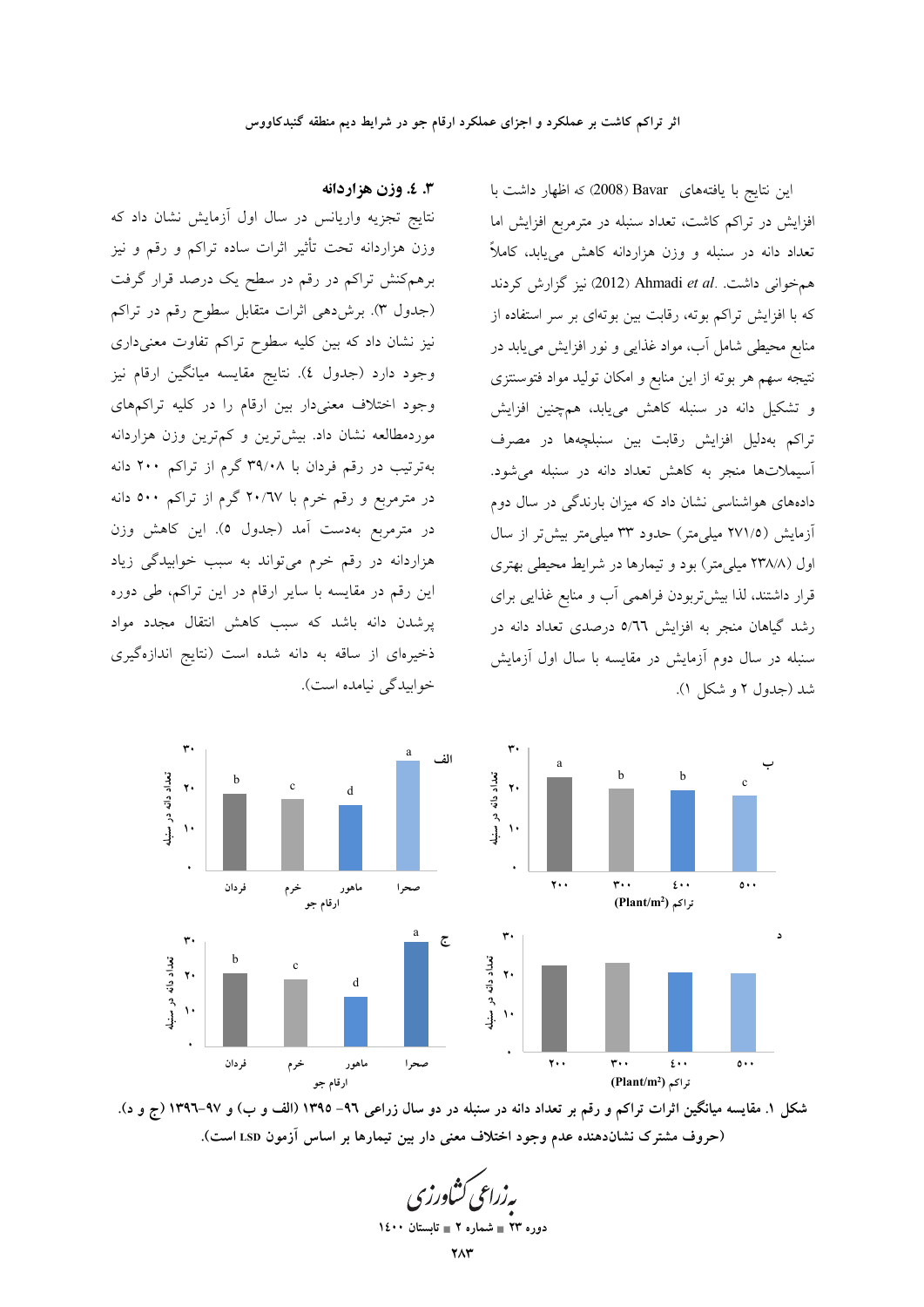|                                                                                                                                                                                                                                                                                                                                                            |                         | سال زراعی٩٧-١٣٩٦                                               |                                       |                                                                      |                                                                |                                                  |                                 |        |                        |  |
|------------------------------------------------------------------------------------------------------------------------------------------------------------------------------------------------------------------------------------------------------------------------------------------------------------------------------------------------------------|-------------------------|----------------------------------------------------------------|---------------------------------------|----------------------------------------------------------------------|----------------------------------------------------------------|--------------------------------------------------|---------------------------------|--------|------------------------|--|
| HI                                                                                                                                                                                                                                                                                                                                                         | BY                      | GY                                                             | NSm <sup>2</sup>                      | H                                                                    | GY                                                             | <b>TWG</b>                                       | NSm <sup>2</sup>                | رقم    | تراكم                  |  |
| rr/79a                                                                                                                                                                                                                                                                                                                                                     | 1 Y o obc               | 21A/12b                                                        | 217/77b                               | $\mathbf{r}$ <sub><math>\mathbf{i}</math></sub> $\cdot$ $\mathbf{a}$ | $\Upsilon \wedge \Upsilon$                                     | $\mathsf{r}\mathsf{q}/\cdot\mathsf{A}\mathsf{a}$ | 292/2Va                         | فر دان |                        |  |
| $\mathcal{Y}\mathcal{L}/V$ a                                                                                                                                                                                                                                                                                                                               | $\lambda$               | $o\mathsf{r}'\mathsf{v}/\mathsf{r}'$ la                        | $Vq$ $\Lambda$ / $\lambda$ a          | $\mathbf{r}\circ\cdot\mathbf{A}$ a                                   | $\mathsf{rv}\cap\mathsf{or}_a$                                 | $\Upsilon \wedge / \epsilon$ a                   | 040/fa                          | خرم    | $Y \cdot \cdot$        |  |
| $\Upsilon$ 1/22a                                                                                                                                                                                                                                                                                                                                           | $\Upsilon$              | $\S$ <sup>*</sup> $\frac{1}{2}$                                | $V\Upsilon/T$ a                       | rr/00a                                                               | $r\eta$ . $r_a$                                                | $\mathsf{r}\mathsf{v}/\mathsf{r}$ la             | $0\xi$ $\frac{1}{\gamma\alpha}$ | ماهور  |                        |  |
| $\mathsf{r}\mathsf{r}/\mathsf{v}\mathsf{z}$ a                                                                                                                                                                                                                                                                                                              | $171 \cdot \text{/rrc}$ | $\mathsf{r}\mathsf{a}\mathsf{v}\mathsf{r}\mathsf{r}\mathsf{b}$ | TON/10C                               | rr/77a                                                               | $r$ $\gamma$ $r$ $r$ $a$                                       | $\mathbf{r} \cdot \mathbf{A}$                    | 217/77b                         | صحرا   |                        |  |
| $\frac{\mu}{\lambda}}$                                                                                                                                                                                                                                                                                                                                     | $111 \cdot 70b$         | $\mathbf{Y} \xi \xi / \mathbf{Y} \mathbf{I} \mathbf{c}$        | $Y4V/V$ oc                            | rr/72a                                                               | $Y \frac{\xi V}{\xi b}$                                        | TV/A0a                                           | 072/7Vbc                        | فردان  |                        |  |
| $r \circ r$ a                                                                                                                                                                                                                                                                                                                                              | ITTA/VOb                | 279/7ab                                                        | $7\lambda\ell/V$ ob                   | $\mathsf{r}\mathsf{r}/\mathsf{v}\mathsf{a}$                          | ۳۷۷/۲٦a                                                        | $\mathbf{r}\circ\cdot\mathbf{r}\circ\mathbf{r}$  | 09.720b                         | خرم    | $\mathsf{r}\cdot\cdot$ |  |
| $\uparrow$ \/ $\uparrow$ \/ $\uparrow$ \/ $\uparrow$ \/ $\uparrow$ \/ $\uparrow$ \/ $\uparrow$ \/ $\uparrow$ \/ $\uparrow$ \/ $\uparrow$ \/ $\uparrow$ \/ $\uparrow$ \/ $\uparrow$ \/ $\uparrow$ \/ $\uparrow$ \/ $\uparrow$ \/ $\uparrow$ \/ $\uparrow$ \/ $\uparrow$ \/ $\uparrow$ \/ $\uparrow$ \/ $\uparrow$ \/ $\uparrow$ \/ $\uparrow$ \/ $\uparrow$ | I or A/Voa              | 291/77a                                                        | $\lambda \frac{\xi \lambda}{\lambda}$ | $\mathcal{L}/\mathcal{A}$ a                                          | 217/9a                                                         | $\mathbf{r} \cdot \mathbf{r}$                    | $\lambda \xi$ 0/ $\lambda$ la   | ماهور  |                        |  |
| $\mathbf{r} \mathbf{y} / \mathbf{r}$ $\mathbf{z}$ ab                                                                                                                                                                                                                                                                                                       | 11V                     | $Y\Lambda$ $\cdot$ / $Y\epsilon$ $c$                           | T71/20c                               | $\mathcal{L}/\mathcal{L}a$                                           | $\mathsf{r}\circ\mathsf{v}\mathsf{r}\vee\mathsf{b}$            | $\frac{Y}{4}$                                    | 0.9/9c                          | صحرا   |                        |  |
| $Y\xi$ /0 $Yb$                                                                                                                                                                                                                                                                                                                                             | $11A \cdot bc$          | YAA/YYC                                                        | $T01/\epsilon$ Oc                     | $\Upsilon \Upsilon / \Upsilon$                                       | Y70/97b                                                        | $\mathsf{r} \circ \mathsf{A} \vee \mathsf{a}$    | 247/7d                          | فردان  |                        |  |
| $\mathbf{r} \cdot / \mathbf{\Omega}$                                                                                                                                                                                                                                                                                                                       | 1719ab                  | $\Upsilon V \Upsilon / \Upsilon ab$                            | 00J/VVb                               | $r_0$ . $rb$                                                         | $\Upsilon \vee \Upsilon / \Upsilon a$                          | $\mathbf{r}$ $\mathbf{r}$ $\mathbf{r}$           | 7.7/8                           | خرم    | 5.1.                   |  |
| $\mathsf{r}\setminus\mathsf{a}$                                                                                                                                                                                                                                                                                                                            | 100a                    | $27\lambda/Ta$                                                 | $\lambda\lambda\gamma/a$              | $\mathsf{rv}/\mathsf{ooa}$                                           | 2.0/27a                                                        | r                                                | $\Lambda \cdot V/\Lambda$ Va    | ماهور  |                        |  |
| $\sqrt{\lambda}/2$ $\sqrt{a}$                                                                                                                                                                                                                                                                                                                              | 1.7.7                   | Y92/ATC                                                        | Y4.70c                                | $\mathbf{r}/\mathbf{r}$ oc                                           | $\mathsf{r}\mathfrak{z}\wedge\mathsf{r}\wedge\mathsf{a}$       | $Y\Lambda/Y9b$                                   | $0\xi \cdot / 0Vd$              | صحرا   |                        |  |
| $\mathsf{r}\cdot\mathsf{/rr}_a$                                                                                                                                                                                                                                                                                                                            | <b>ITVAab</b>           | $\Upsilon\Lambda V/\Upsilon\Upsilon b$                         | 019/70b                               | Y9/N                                                                 | $\Upsilon$ \V/0b                                               | $\mathsf{r}\wedge\mathsf{r}\vee\mathsf{a}$       | 271/T                           | فردان  |                        |  |
| YA/VAa                                                                                                                                                                                                                                                                                                                                                     | 1170b                   | $\mathbf{r} \cdot \mathbf{r}/\cdot \mathbf{b}$                 | $oV\ell/Vob$                          | $\Upsilon\Upsilon/\Upsilon$                                          | $Y\Sigma \cdot /Y\Sigma C$                                     | $\mathsf{Y} \cdot \mathsf{TV}$ d                 | V77/Tb                          | خرم    | $0 \cdot \cdot$        |  |
| $\frac{1}{2}$                                                                                                                                                                                                                                                                                                                                              | $\frac{12\pi}{7}$       | $E$ YV/0 $ra$                                                  | $\cdots$                              | $\mathcal{L}/\mathcal{A}$ oa                                         | $\mathsf{r}\mathsf{q}\mathsf{r}/\mathsf{q}\mathsf{r}_a$        | Y9/0                                             | 9A9/80a                         | ماهور  |                        |  |
| $\frac{YV}{a}$                                                                                                                                                                                                                                                                                                                                             | <b>ITAOa</b>            | $\mathsf{r}\mathsf{q}\cdot\mathsf{y}\mathsf{r}\mathsf{a}$      | <b>TVV/Voc</b>                        | $\mathcal{Y}\mathcal{L}/\mathcal{Y}\mathcal{V}$ ab                   | $\mathsf{r}\mathsf{r}\mathsf{v}\mathsf{v}\mathsf{r}\mathsf{b}$ | $Y$ $C$                                          | OYY/10C                         | صح ا   |                        |  |

جدول ٥. مقایسه میانگین ارقام جو در سطوح تراکم در دو سال زراعی ۹۷–۱۳۹۲ و ۹۲–۱۳۹۵

وجود حروف مشترك نشاندهنده عدم وجود اختلاف معنىدار است.

INSm<sup>2</sup> تعداد سنبله در مترمربع؛ NGS، تعداد دانه در سنبله؛ TWG، وزن هزاردانه (گرم)؛ GY، عملکرد دانه (گرم در مترمربع)؛ BY، عملکرد زیستی (گرم در مترمربع)؛ HI، شاخص برداشت (درصد).

صفت تنها تحت تأثير اثرات ساده رقم و تراكم قرار گرفت

(جدول ٣). مقايسه ميانگين اثرات ساده رقم نشان داد كه

همانند سال اول آزمایش ارقام فردان و خرم بهترتیب با

میانگین ٤٢/٣٤ و ٣٤/٥١ گرم، بیشترین و کم ترین وزن

هزاردانه را داشتند (شکل ۲- الف)، که می تواند به سبب

خصوصيات ژنتيكي ارقام باشد (جدول ١). مقايسه ميانگين

اثر تراکم نیز نشان داد که با افزایش تراکم از وزن هزاردانه

کاسته شد، بهطوریکه بیشترین و کمترین وزن هزاردانه با

۳۹/۱۱ و ۳٤/٦٨ گرم بهترتیب از تراکم ۲۰۰ و ۵۰۰ دانه در

مترمربع بەدست آمد (شکل ۲–ب).

بررسی نتایج مقایسه میانگین در تمامی تراکمها و ارقام موردمطالعه نشان داد که، رقم فردان با میانگین ۳۷/۸۲ گرم بیشترین و رقم صحرا با میانگین ۲۸/۰۵ گرم کم ترین وزن هزاردانه را بهخود اختصاص دادند، همچنین بررسی مقایسات میانگین نشان داد که با افزایش تراکم، وزن هزاردانه ارقام جو روند کاهشی داشتند، بهطوریکه وزن هزاردانه در تراکم ۵۰۰ دانه در مترمربع نسبت به تراکم ۲۰۰ دانه در مترمربع ۱۱/۳٦ درصد کم تر بود (جدول ٥).

نتایج تجزیه آماری در سال دوم آزمایش نشان داد که این

یه زراعی کشاورزی

دورہ ۲۳ ∎ شمارہ ۲ ∎ تابہ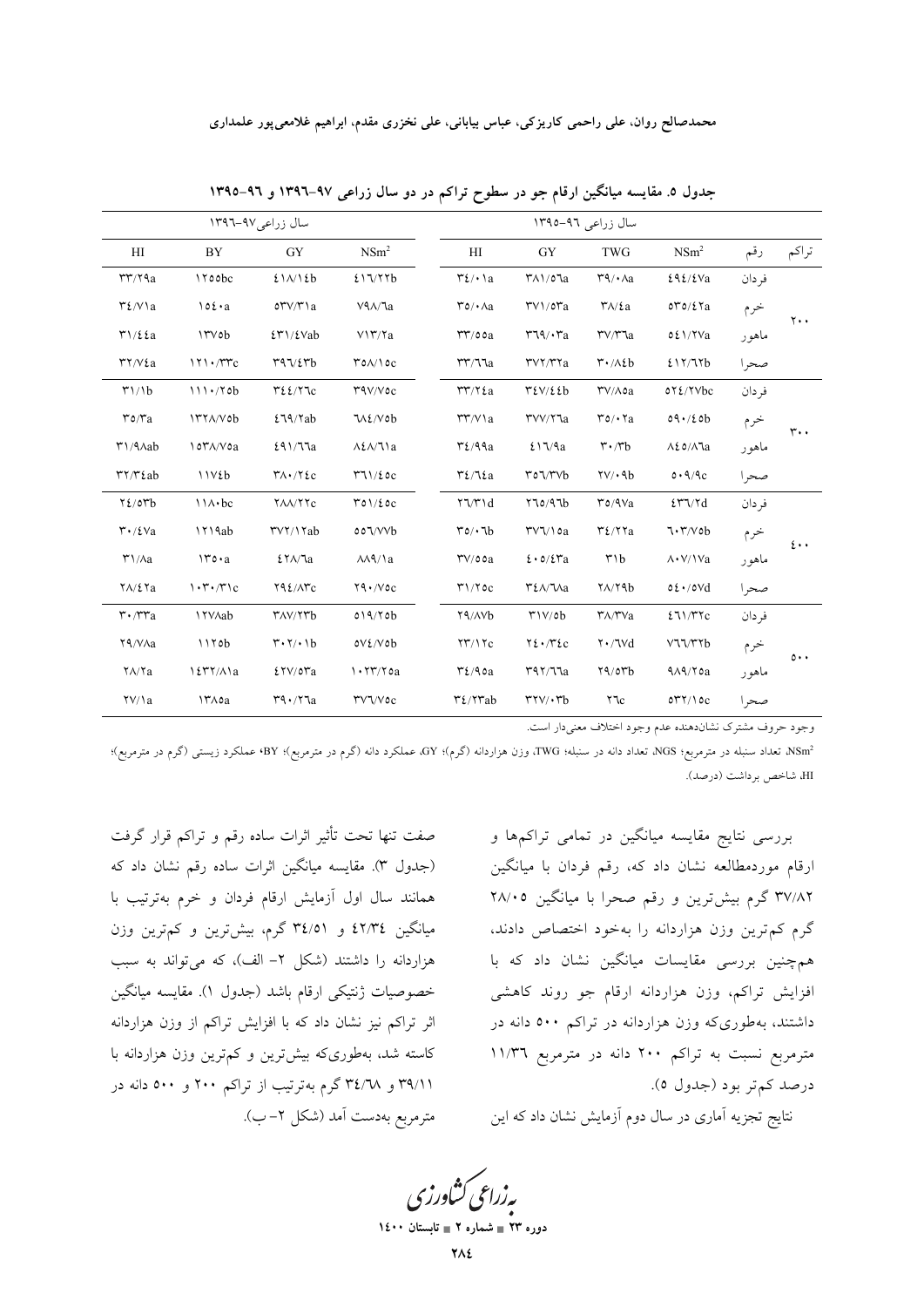

اثر تراکم کاشت بر عملکرد و اجزای عملکرد ارقام جو در شرایط دیم منطقه گنبدکاووس

شکل ۲. مقایسه میانگین اثرات ساده رقم (الف) و تراکم (ب) بر وزن هزاردانه در سال زراعی ۹۷–۱۳۹٦. (حروف مشترک نشان دهنده عدم وجود اختلاف معنی دار بین تیمارها بر اساس آزمون LSD است).

### 3. ٥. عملكرد دانه

در هر دو سال آزمایش صفت عملکرد دانه تحت تأثیر اثرات ساده تراکم، رقم و برهمکنش تراکم در رقم با احتمال یک درصد قرار گرفت (جدول ۳). برشدهی اثر متقابل سطوح رقم در سطوح تراکم در سال اول نشان داد که عملکرد دانه بهغیر از تراکم ۲۰۰دانه در مترمربع، در سایر تراکمهای مورد مطالعه با یکدیگر اختلاف معنی<mark>دار</mark> داشتند (جدول ٤). مقايسه ميانگين سطوح رقم در سطوح تراکم نیز نشان داد که بیشترین و کمترین عملکرد دانه با ٤١٦/٩ و ٢٤٠/٣٤ گرم در مترمربع بهترتيب از ارقام ماهور در تراکم ۳۰۰ دانه در مترمربع و خرم از تراکم ۵۰۰ دانه در مترمربع بهدست آمد (جدول ٥). برشدهی اثرات متقابل سطوح رقم در سطوح تراکم برای این صفت در سال دوم آزمایش نیز وجود اختلافات معنیدار را برای کلیه تراکمهای مورد مطالعه در سطح احتمال یک درصد نشان داد (جدول ٤). مقايسه ميانگين سطوح رقم در سطوح تراکم نیز نشان داد که بیشترین و کمترین عملکرد دانه با ۵۳۷/۳۱ و ۲۸۸/۲۲ گرم در مترمربع بهترتیب متعلق به رقم خرم در تراکم ۲۰۰ دانه در مترمربع و رقم فردان بود که از تراکم ٤٠٠ دانه در مترمربع بهدست آمدند (جدول ٥).

دست یابی به عملکرد بالا و مناسب، مستلزم انطباق

.2014) Niknam et al (2014) اظهار داشتند که در تراکمهای پایین احتمالاً بهدلیل سایهاندازی کمتر و جذب بیش تر تشعشع خورشیدی، افزایش توان فتوسنتزی در گیاه منجر به افزایش وزن هزاردانه میشود، لذا بهنظر می رسد علت کاهش وزن هزاردانه متناسب با افزایش تراکم میتواند کاهش نفوذ تشعشع خورشیدی در اثر سایهاندازی بیش تر و بهدنبال آن کاهش تولید مواد فتوسنتزی برای پرکردن دانه باشد، همچنین میتوان بیان کرد که کاهش وزن هزاردانه در تراکم بیشتر ممکن است بهدلیل افزایش رقابت بین اندامهای رویشی و زایشی گیاه (رقابت درون بوتهاي) باشد. نتايج مطالعات Bavar (2008) نيز با یافتههای این پژوهش مطابقت دارد. بهنظر می رسد رقم صحرا بهدلیل بیشتربودن تعداد دانه در سنبله و وجود رابطه معکوس بین برخی اجزای عملکرد و نیز وجود محدودیت منبع، بهویژه در مراحل انتهایی دوره رشد و در نتیجه وزن هزاردانه کمتری نسبت به سایر ارقام داشت (جدول ٥ و شكل ٢- الف). در هر دو سال آزمايش بين وزن هزاردانه و عملکرد دانه همبستگی معنیداری مشاهده نشد. .Madicmilomirca et al نيزدر مطالعات خود بر روی جو گزارش کردند که هیچگونه همبستگی معنیداری بین وزن دانه در سنبله و عملکرد دانه وجود نداشت.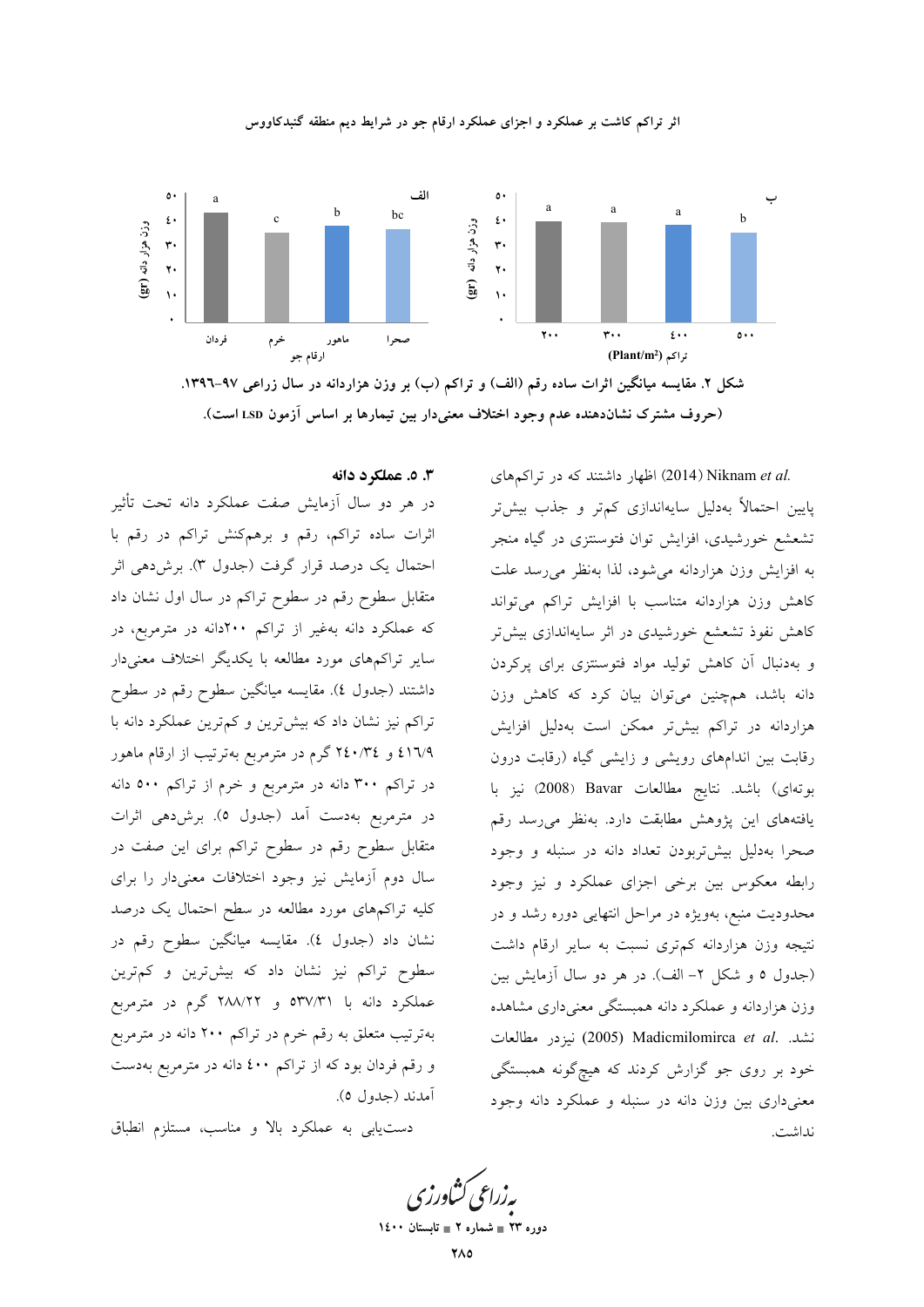نتايج پژوهشهای .Sabetmoghadam et al (2010) با یافتههای این آزمایش مطابقت دارد. بهطوریکه، آنان نیز کمترین عملکرد دانه و شاخص برداشت جو را از تراکم ٥٠٠ دانه در مترمربع بهدليل خوابيدگي زياد و كاهش وزن هزاردانه اعلام کردند. در حالی که .Ahmadi et al. گزارش کردند که در شرایط مناسب بیشترین و کمترین عملکرد دانه جو بهترتیب از تراکم ۵۰۰ و ۲۰۰دانه در مترمربع بهدست آمد هر چند اختلاف معنىدارى بين تراكمهاى مختلف وجود نداشت. نتايج مطالعه حاضر نشان داد که عملکرد دانه یک صفت پیچیده بود که تحت تأثیر ژنتیک و بهویژه شرایط محیطی قرار گرفت. Kizilgeci et al. (2016) نیز معتقدند که عملکرد دانه تحت شرایط محیطی و ژنتیک تغییر میکند. در هر دو سال آزمایش صفت عملکرد دانه بالاترین همبستگی مثبت و معنیدار را با صفات عملکرد زیستی و شاخص برداشت داشت، این همبستگی در سال اول آزمایش \*\*\*\\r و \*\*\*\\r و در سال دوم \*\*\\/ و \*\* ۰/۸۰، بهترتیب با عملکرد زیستی و شاخص برداشت بود (جدول ٦).

مراحل رشدی گیاه با شرایط جوی مساعد و افزایش کارایی استفاده از عوامل توليد بهواسطه تراكم مطلوب مى باشد (Hiltbrunner et al., 2007). اختلاف عملکرد دانه در دو سال آزمایش و افزایش ۱۱/۱۸ درصدی عملکرد دانه در سال دوم نسبت به سال اول آزمایش می تواند به علت میزان بارندگی بیش تر و توزیع مناسب تر آن در سال دوم آزمایش بهویژه در مرحله زایشی و دوره پرشدن دانه باشد که منجر به افزایش ۹/٦٤ درصدی وزن هزاردانه ارقام در سال دوم نسبت به سال اول آزمایش گردید (جدولهای ٥ و ٢). در هر دو سال آزمایش بیش ترین عملکرد دانه در ارقام فردان، خرم و صحرا از تراکم ۲۰۰دانه در مترمربع و در رقم ماهور از تراکم ۳۰۰دانه در مترمربع بهدست آمد. بنابراین می توان بیان نمود که در تراکمهای پایین، رقابت درون و برونبوتهای به توازن می رسد و ارقام از شرایط محیطی حداکثر استفاده را می نمایند. در هر دو سال آزمایش رقم خرم، کم ترین عملکرد دانه خود را از تراکم ۵۰۰ دانه در مترمربع بهدست آورد که مي تواند بهدليل خوابيدگي شديد بوتهها و وزن هزاردانه پايين ناشی از آن در این تراکم باشد (جدول ٦ و شکل ٢).

|             | سال زراعی ۹۷–۱۳۹۳  |               |                                                                    |                                           |                                                               |               |                             | سال زراعی ۹٦–۱۳۹۵ |                         |                      |                              |       |  |  |  |
|-------------|--------------------|---------------|--------------------------------------------------------------------|-------------------------------------------|---------------------------------------------------------------|---------------|-----------------------------|-------------------|-------------------------|----------------------|------------------------------|-------|--|--|--|
| ${\rm Y_6}$ | $Y_5$              | $Y_4$         | $Y_3$                                                              | $Y_2$                                     | $Y_1$                                                         | ${\rm Y_6}$   | $Y_5$                       | $Y_4$             | $Y_3$                   | $Y_2$                | $Y_1$                        |       |  |  |  |
|             |                    |               |                                                                    |                                           |                                                               |               |                             |                   |                         |                      |                              | $Y_1$ |  |  |  |
|             |                    |               |                                                                    |                                           | $\cdot$ / $\mathsf{TV}^{\ast\ast}$                            |               |                             |                   |                         |                      | $\cdot/\tau \cdot$           | $Y_2$ |  |  |  |
|             |                    |               |                                                                    | $ \cdot$ / $\wedge$ $\uparrow^{\ast\ast}$ | $- \cdot / \tau \tau$                                         |               |                             |                   | $\mathcal{L}$           | $-1.70$              | $\cdot/$                     | $Y_3$ |  |  |  |
|             |                    | $\mathcal{N}$ | $-\cdot/\cdot \tau$                                                | $-170$                                    | $\cdot/$                                                      |               |                             | $\mathcal{N}$     | $-1/19$                 | $-1/27$              | $\cdot$ /۲۸                  | $Y_4$ |  |  |  |
|             | $\mathcal{L}$      | $-\cdot/1$    | $-1/2$                                                             | $\cdot$ / $\vee$ $\mathbf{1}^{\ast\ast}$  | $\boldsymbol{\cdot}$ /<br>AA $^{\text{\tiny\textregistered}}$ |               | $\sqrt{2}$                  | $\cdot/\lambda$   | $-177$                  | $\cdot/2$ $\Upsilon$ | $\cdot$ /٦٧ $^{\ast\ast}$    | $Y_5$ |  |  |  |
|             | $\cdot$ /2 $\cdot$ |               | $\cdot / V = -\cdot / \cdot 0$ $\cdot / \mathfrak{r} \mathfrak{r}$ |                                           | $\cdot/\Lambda\cdot$ **                                       | $\mathcal{N}$ | $\cdot$ / $\cdot$ / $\cdot$ |                   | $\cdot$ /۲٦ $\cdot$ /۱۳ | $\cdot/\gamma$       | $\cdot$ /9 $\mathsf{r}^{**}$ | $Y_6$ |  |  |  |

جدول ٦. ضرایب همبستگی بین عملکرد و اجزای عملکرد، عملکرد زیستی و شاخص برداشت ارقام جو

 $1490 - 97$  ورده سال زراعی ۹۷–۱۳۹۲ و ۹۳–۱۳۹۵

as # و \*\*: بهترتیب غیرمعنیدار و معنیدار در سطوح احتمال پنج و یک درصد.

Y: عملكرد دانه، Y: تعداد سنبله در مترمربع، Y: تعداد دانه در سنبله، Y: وزن هزاردانه، Y: عملكرد زيستي، Y: شاخص برداشت.

بەزراعى كشاورز

دوره ۲۳ ∎ شماره ۲ ∎ تابہ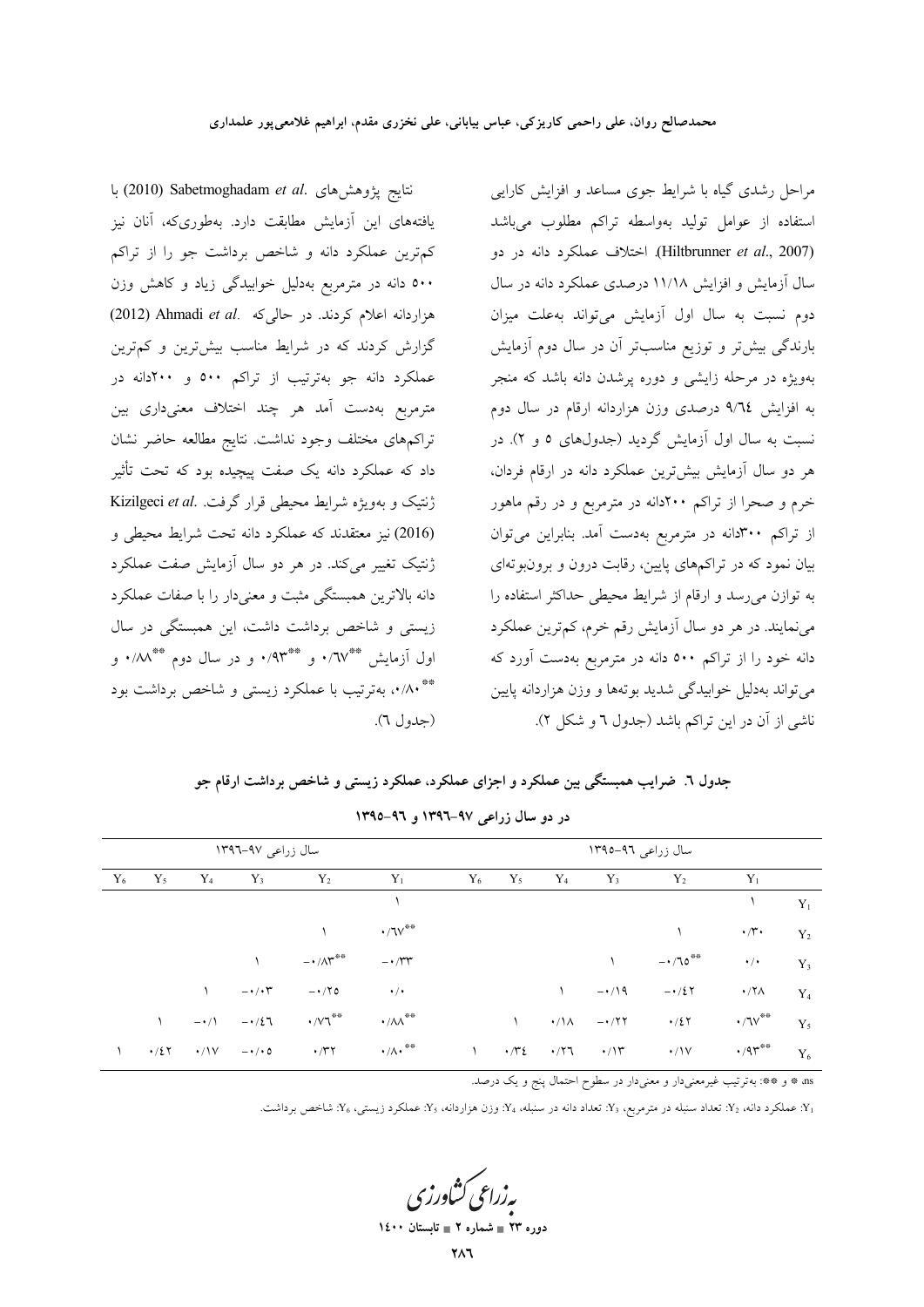در سال دوم آزمایش، صفت عملکرد زیستی تحت .<br>تأثیر هر دو اثر ساده تراکم و رقم و همچنین برهمکنش تراکم در رقم در سطح یک درصد قرار گرفت (جدول ۳). برشدهی اثر متقابل رقم در سطوح تراکم نشان داد که بین ارقام درکلیه تراکمهای مورد مطالعه اختلاف معنیداری وجود دارد (جدول ٤). بررسي مقايسه ميانگين سطوح رقم در سطوح تراکم نیز نشان داد که بیشترین و کم ترین عملکرد زیستی با میانگین ۱۵٤۰ و ۱۰۳۰/۳۱ گرم در مترمربع بهترتیب از رقم خرم در تراکم ۲۰۰ دانه در مترمربع و رقم صحرا در تراکم ٤٠٠دانه در مترمربع بهدست آمد (جدول ٥). بهنظر مي رسد اين تفاوت در عملکرد زیستی ارقام، می تواند بهعلت توان پنجهزنی ارقام باشد. در هر دو سال بین عملکرد زیستی و شاخص برداشت همبستگی مثبت و غیر معنیدار مشاهده شد (جدول ٦).

Etesami et al. يافتههاى Btesami et al. Ahmadi et al. يافتههاى .Ahmadi et al (2012) همخوانی نداشت. افزایش شاخص برداشت با افزایش در عملکرد زیستی را می توان به دریافت تشعشع و تولید مواد فتوسنتزی بیشتر در گیاه و هدایت این مواد به سمت دانهها توجیه کرد. افزایش در عملکرد زیستی زمانی مؤثر خواهد بود که کربن تولیدشده در طی فتوسنتز به طرف اندامهای اقتصادی تخصیص بابد (Reynolds et al., 2009).

#### 3. 7. شاخص برداشت

در سال اول آزمایش صفت شاخص برداشت از اثرات ساده تراکم، رقم و برهمکنش تراکم در رقم در سطح یک درصد متأثر شد (جدول ٣). در برش،هی اثر متقابل سطوح رقم در سطوح تراکم این صفت در تراکمهای ٤٠٠ و ٥٠٠ دانه در مترمربع اختلاف معنىدار را نشان داد (جدول ٤). مقايسه ميانگين سطوح رقم در سطوح تراكم

.(2012) Ahmadi et al (2012) در بررسی روابط عملکرد دانه با عملکرد زیستی و شاخص برداشت ارقام جو در تیمارهای تراکم به نتایج مشابه این پژوهش دست یافتند. (2016) Mohammadi et al (2016) نيز در مطالعات خود روى گندم اظهار داشتند که بالاترین همبستگی مثبت و معنیدار بین عملکرد دانه با عملکرد زیستی و شاخص برداشت مشاهده شد، همچنین نتایج بررسی آنها نشان داد که عملکرد زیستی و شاخص برداشت بیش از ۹۹ درصد تغییرپذیری عملکرد دانه را در گام اول توجیه کرد. افزایش عملکرد دانه در غلات ممکن است ناشی از افزایش در عملکرد زیستی و یا شاخص برداشت و یا افزایش در هر دوی آنها باشد. با توجه به نتایج این مطالعه در هر دو سال آزمایش افزایش عملکرد دانه ناشی از افزایش در هر دو صفت عملکرد زیستی و شاخص برداشت بود. در هر دو سال آزمایش بین تعداد سنبله در مترمربع و عملکرد دانه همبستگی مثبت ( ۰/۳۰ و \*\*۰/۱۷ بهترتيب در سال اول و دوم) مشاهده شد (جدول ٦).

#### 3. 2. عملکرد زیستی

عملکرد زیستی در سال اول آزمایش تحت تأثیر هیچکدام از اثرات ساده و برهمكنش اين اثرات قرار نگرفت (جدول ٣). بهنظر می رسد عدم وجود اختلاف معنیدار ارقام در تراکمهای موردمطالعه میتواند به علت توان بالای بوتهها در استفاده از فضا و منابع محیطی بیش تر متناسب با کاهش تراکم و در نتیجه پنجهزنی بیشتر باشد، بهطوریکه بوتهها با پنجەزنى بيش تر توانستند اثر پايينبودن تراكم را جبران نمایند. پژوهش گران گزارش کردند که بعضی از گیاهان قدرت تولید پنجه از طوقه را داشته و قادرند فضای خالی را یر نمایند. بهعبارت دیگر، به همان میزان که از تراکم بوته در واحد سطح کاسته میشود، هر بوته تعداد پنجه بیشتری .(Khajehpour et al., 2015).

بەزراعى ڭشاورزى

دوره ۲۳ = شماره ۲ = تابستان ۱٤۰۰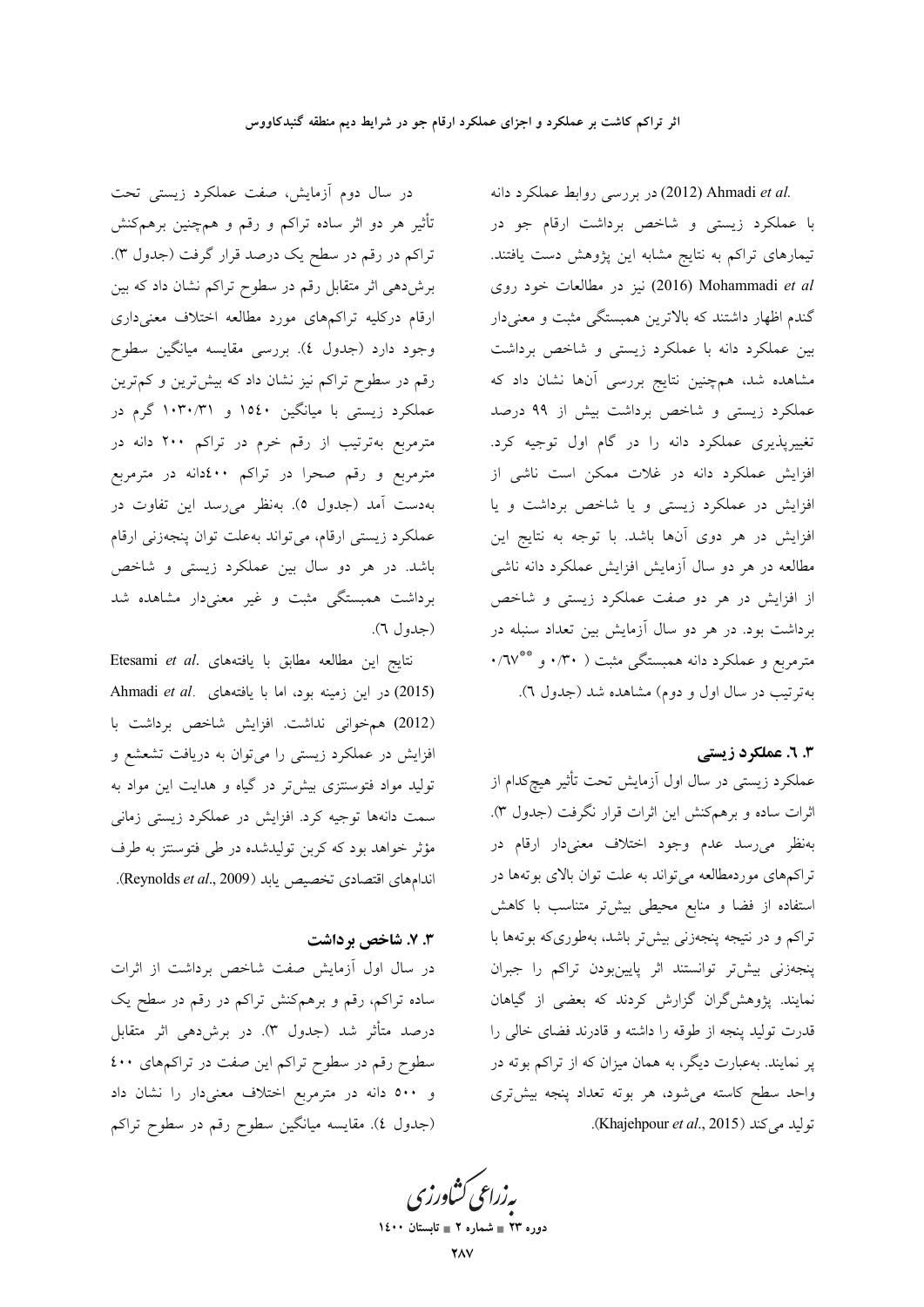نیز نشان داد که بیشترین و کمترین شاخص برداشت با میانگین ٣٧/٣٤ و ٢٣/١٢ درصد بهترتیب از رقام ماهور با تراکم ٤٠٠ و خرم با تراکم ٥٠٠ دانه در مترمربع بهدست آمد. همچنین میانگین شاخص برداشت با افزایش تراکم روند نزولی را طی کرد، بهطوریکه بیش ترین و کم ترین میانگین شاخص برداشت بهترتیب از تراکم ۲۰۰و ۵۰۰ دانه در مترمربع بهدست آمد (جدول ٥).

در سال دوم آزمایش این صفت تحت تأثیر تراکم و برهمکنش تراکم در رقم در سطح یک درصد قرار گرفت (جدول ٣). در برشدهی اثر متقابل سطوح رقم در سطوح تراکم نیز شاخص برداشت فقط در تراکم ٤٠٠دانه در مترمربع در سطح یک درصد معنیدار بود (جدول ٤). مقایسه میانگین سطوح رقم در سطوح تراکم نیز نشان داد که بیشترین و کم ترین شاخص برداشت با میانگین ۳۵/۳ و ۲٤/٥٣ درصد بهترتيب مربوط به ارقام خرم با تراكم ۳۰۰ و فردان با تراکم ٤٠٠ دانه در مترمربع بودند (جدول٥). در بررسی دو ساله شاخص برداشت مشاهده شد که این صفت در تراکم۲۰۰ دانه درمترمربع نسبت به تراکم ٥٠٠دانه درمترمربع بهطور میانگین ١٣ درصد افزایش داشت (جدول ٥). اختلاف شاخص برداشت با افزايش تراکم میتواند به علت افزایش رقابت گیاهان برای دسترسی به نور خورشید باشد که باعث تحریک رشد رويشي بوتهها و مصرف بخش اعظم مواد فتوسنتزى ذخیرهشده برای پر کردن دانهها و در نهایت کاهش عملکرد اقتصادی و شاخص برداشت شد.

### ٤. نتيجه گيري

بهدلیل وجود تفاوت در ساختمان ژنتیکی ارقام جو و نیز عکسالعمل متفاوت آنان به شرایط محیطی و اثرات متقابل آنها، بهنظر میرسد نمیتوان بهطور قطعی یک تراکم واحد و یک رقم خاص را برای تمامی مناطق در شرایط

آبوهوایی مختلف توصیه نمود. در سال اول آزمایش که میزان بارندگی در طول دوره رویش گیاه ۲۳۸/۸ میلی متر بود، رقم ماهور در تمامی تراکمهای مورد آزمایش بیشترین عملکرد را در بین سایر ارقام داشت که بهنظر میرسد بهعلت صفت زودرسی و فرار از خشکی بالای این رقم نسبت به سایر ارقام باشد. لذا برای مناطق شمال و شرق شهرستان با میزان بارندگی کمتر از ۲۵۰ میلی متر، رقم ماهور با تراکم ۳۰۰ دانه در مترمربع قابلتوصیه میباشد. در سال دوم آزمایش که میزان بارندگی ۲۷۱/۵ میلی متر بود، رقم خرم با تراکم ۲۰۰ دانه در مترمربع برترین رقم بود، لذا برای سایر مناطق شهرستان با بارندگی بیش تر از ۲۵۰ میلی متر قابل توصیه میباشد. بهنظر میرسد رقم صحرا بهدلیل داشتن صفات دیررسی و توان فرار از خشکی کم تر نسبت به سایر ارقام برای کشت برای اراضی كمپتانسيل شهرستان قابلتوصيه نباشد. با توجه به وزن هزاردانه و ارزش مصرف بذر، میزان بذر مصرفی برای رقم ماهور در تراکم ۳۰۰ دانه در مترمربع ۱۳۳ کیلوگرم و برای خرم در تراکم ۲۰۰ دانه در مترمربع ۱۰٤ کیلوگرم بود. ازآنجاییکه کشاورزان جوکار منطقه بهطور رایج حدود ۱۵۰ کیلوگرم بذر در هکتار مصرف میکنند، لذا نتايج حاصل از اين مطالعه مي تواند باعث صرفهجويي قابل توجهی در هزینههای کاشت شود.

٥. تشکر و قدردانی از دانشگاه گنبدکاووس و نیز دکتر رحمتاله محمدی گنبد محقق بخش غلات ایستگاه تحقیقات کشاورزی و منابع طبیعی گنبد بهدلیل حمایتهای علمی، فنی و مالی شان در اجرای این تحقیق، تشکر و قدردانی میگردد.

٦. تعارض منافع هيچ گونه تعارض منافع توسط نويسندگان وجود ندارد.

بەزراعى ئشاورزى

دوره ۲۳ = شماره ۲ = تابستان ۱٤۰۰